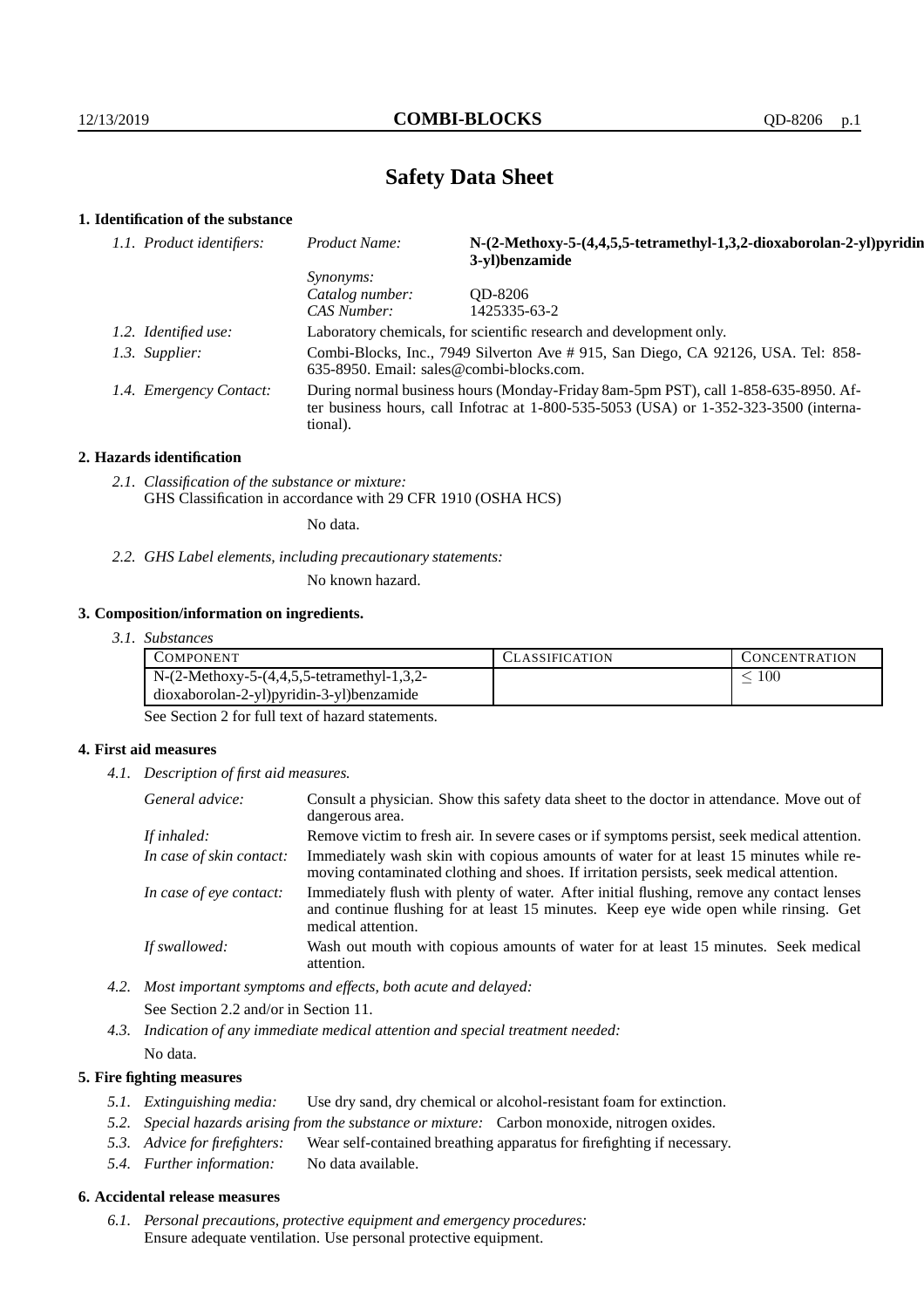| 6.2. Environmental precautions:                                                                                                                                                                                                                                    |                                                                                                                                                                                                                                                                                                                        |  |  |  |
|--------------------------------------------------------------------------------------------------------------------------------------------------------------------------------------------------------------------------------------------------------------------|------------------------------------------------------------------------------------------------------------------------------------------------------------------------------------------------------------------------------------------------------------------------------------------------------------------------|--|--|--|
|                                                                                                                                                                                                                                                                    | Should not be released into the environment. See Section 12 for additional ecological information.                                                                                                                                                                                                                     |  |  |  |
|                                                                                                                                                                                                                                                                    | 6.3. Methods and materials for containment and cleaning up:                                                                                                                                                                                                                                                            |  |  |  |
| Sweep up or vacuum up spillage and collect in suitable container for disposal.                                                                                                                                                                                     |                                                                                                                                                                                                                                                                                                                        |  |  |  |
| 6.4. Reference to other sections:                                                                                                                                                                                                                                  |                                                                                                                                                                                                                                                                                                                        |  |  |  |
| Refer to protective measures listed in Sections 8 and 13.                                                                                                                                                                                                          |                                                                                                                                                                                                                                                                                                                        |  |  |  |
| 7. Handling and storage                                                                                                                                                                                                                                            |                                                                                                                                                                                                                                                                                                                        |  |  |  |
| 7.1. Precautions for safe handling: Avoid contact with skin and eyes. Avoid inhalation of vapour or mist. Keep away<br>from sources of ignition - No smoking. Take measures to prevent the build up of electro-<br>static charge. For precautions see section 2.2. |                                                                                                                                                                                                                                                                                                                        |  |  |  |
|                                                                                                                                                                                                                                                                    | 7.2. Conditions for safe storage, including any incompatibilities: Keep container tightly closed in a dry and well-ventilated<br>place. Containers which are opened must be carefully resealed and kept upright to prevent<br>leakage.                                                                                 |  |  |  |
| 7.3. Specific end use(s):                                                                                                                                                                                                                                          | Laboratory chemicals, for scientific research and development only.                                                                                                                                                                                                                                                    |  |  |  |
| 8. Exposure Controls / Personal protection                                                                                                                                                                                                                         |                                                                                                                                                                                                                                                                                                                        |  |  |  |
| 8.1. Control parameters:                                                                                                                                                                                                                                           |                                                                                                                                                                                                                                                                                                                        |  |  |  |
| Components with workplace control parameters: Contains no substances with occupational exposure limit values.                                                                                                                                                      |                                                                                                                                                                                                                                                                                                                        |  |  |  |
| 8.2. Exposure controls:                                                                                                                                                                                                                                            |                                                                                                                                                                                                                                                                                                                        |  |  |  |
|                                                                                                                                                                                                                                                                    | Appropriate engineering controls: Ensure that eyewash stations and safety showers are close to the workstation<br>location. Ensure adequate ventilation, especially in confined areas.                                                                                                                                 |  |  |  |
| Personal protective equipment:                                                                                                                                                                                                                                     |                                                                                                                                                                                                                                                                                                                        |  |  |  |
| Eye/face protection:                                                                                                                                                                                                                                               | Wear appropriate protective eyeglasses or chemical safety goggles as described by OSHA's<br>eye and face protection regulations in 29 CFR 1910.133 or European Standard EN166.                                                                                                                                         |  |  |  |
| Skin protection:                                                                                                                                                                                                                                                   | Handle with gloves. Gloves must be inspected prior to use. Use proper glove removal<br>technique (without touching glove's outer surface) to avoid skin contact with this product.<br>Dispose of contaminated gloves after use in accordance with applicable laws and good<br>laboratory practices. Wash and dry hands |  |  |  |
| <b>Body Protection:</b>                                                                                                                                                                                                                                            | Complete suit protecting against chemicals, Flame retardant antistatic protective clothing.,<br>The type of protective equipment must be selected according to the concentration and<br>amount of the dangerous substance at the specific workplace.                                                                   |  |  |  |
| Respiratory protection:                                                                                                                                                                                                                                            |                                                                                                                                                                                                                                                                                                                        |  |  |  |

Control of environmental exposure: Prevent further leakage or spillage if safe to do so. Do not let product enter drains.

# **9. Physical and chemical properties**

*9.1. Information on basic physical and chemical properties*

| (a)                        | Appearance:                                   | No data  |
|----------------------------|-----------------------------------------------|----------|
| (b)                        | Odour:                                        | No data  |
| (c)                        | Odour Threshold:                              | No data  |
| (d)                        | pH:                                           | No data  |
| (e)                        | Melting point/freezing point:                 | No date. |
| (f)                        | Initial boiling point and boiling range:      | No data  |
| (g)                        | Flash point:                                  | No data  |
| (h)                        | Evaporatoin rate:                             | No data  |
| (i)                        | Flammability (solid, gas):                    | No data  |
| (j)                        | Upper/lower flammability or explosive limits: | No data  |
| $\rm(k)$                   | Vapour pressure:                              | No data  |
| $\left( \mathrm{l}\right)$ | Vapour density:                               | No data  |
| (m)                        | Relative density:                             | No data  |
| (n)                        | Water solubility:                             | No data  |
| $\circ$                    | Partition coefficient: n-octanol/water:       | No data  |
| (p)                        | Auto-ignition:                                | No data  |
| (q)                        | Decomposition temperature:                    | No data  |
| (r)                        | Viscosity:                                    | No data  |
| (s)                        | Explosive properties:                         | No data  |
| (t)                        | Oxidizing properties:                         | No data  |